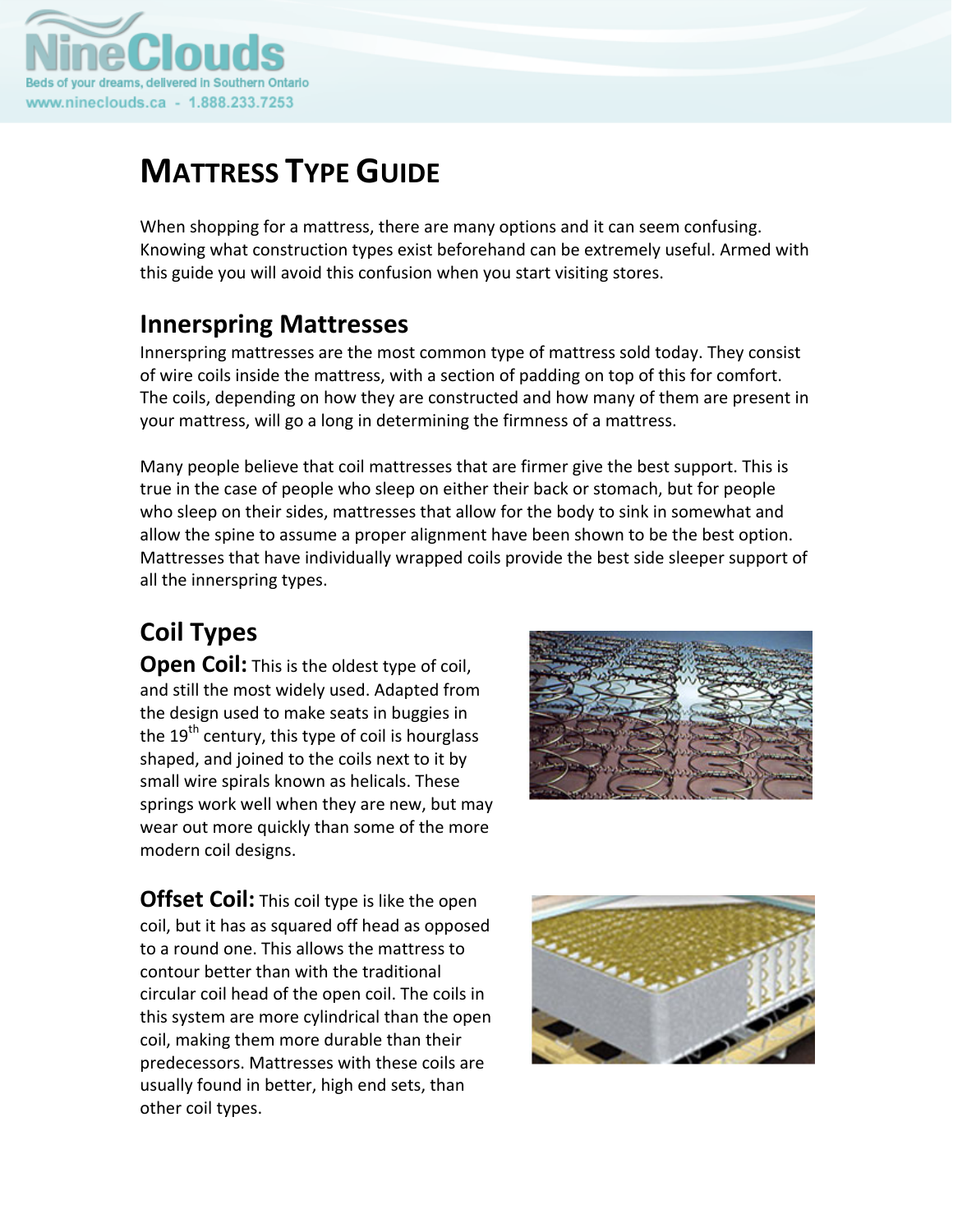

**Pocket Coil:** This type of coil contains cylindrical springs that are each individually wrapped in fabric pockets. The construction of these types of mattresses is designed to provide the best contour possible (this is why this coil type is best for those who tend to sleep on their sides). Since the springs are not linked in the same way as open coil or offset coil springs are, you will feel your partner



move much less than you would with other coil types. However, this also means that since each coil takes all of the weight that is put onto it by itself, and with no support from surrounding coils, the coils will provide less support for heavier people.

**Continuous Coil:** The continuous coil is made of rows of single wires attached to each other by helicals. The idea behind this design is that each coil deflects a larger percentage of the weight on it to other coils surrounding it, meaning less stress is put on each coil. Consequently you'll find these mattresses may keep their shape longer, causing these mattresses to have a longer lifespan than other innerspring categories.



#### **Memory Foam Mattresses**

In the 1970's, NASA launched a project to develop a substance that could be used to relieve the extreme g-forces that their astronauts were subject to during lift‐off on space flights. They discovered that to reduce these g‐forces, they needed a material that conformed to a person's body, not merely cushioned them. What they required was something like a mold, but without the



rigidity, as a hard mold would create painful pressure points as the astronauts moved or were shaken around. They discovered a type of foam they named viscoelastic – that is, it would conform to a shape when pressure was applied, but would return to its original shape when the pressure was taken away. A consumer version of this material became available to the general public in the 1980's.

Now every major mattress company manufacturer's models utilizing memory foam.